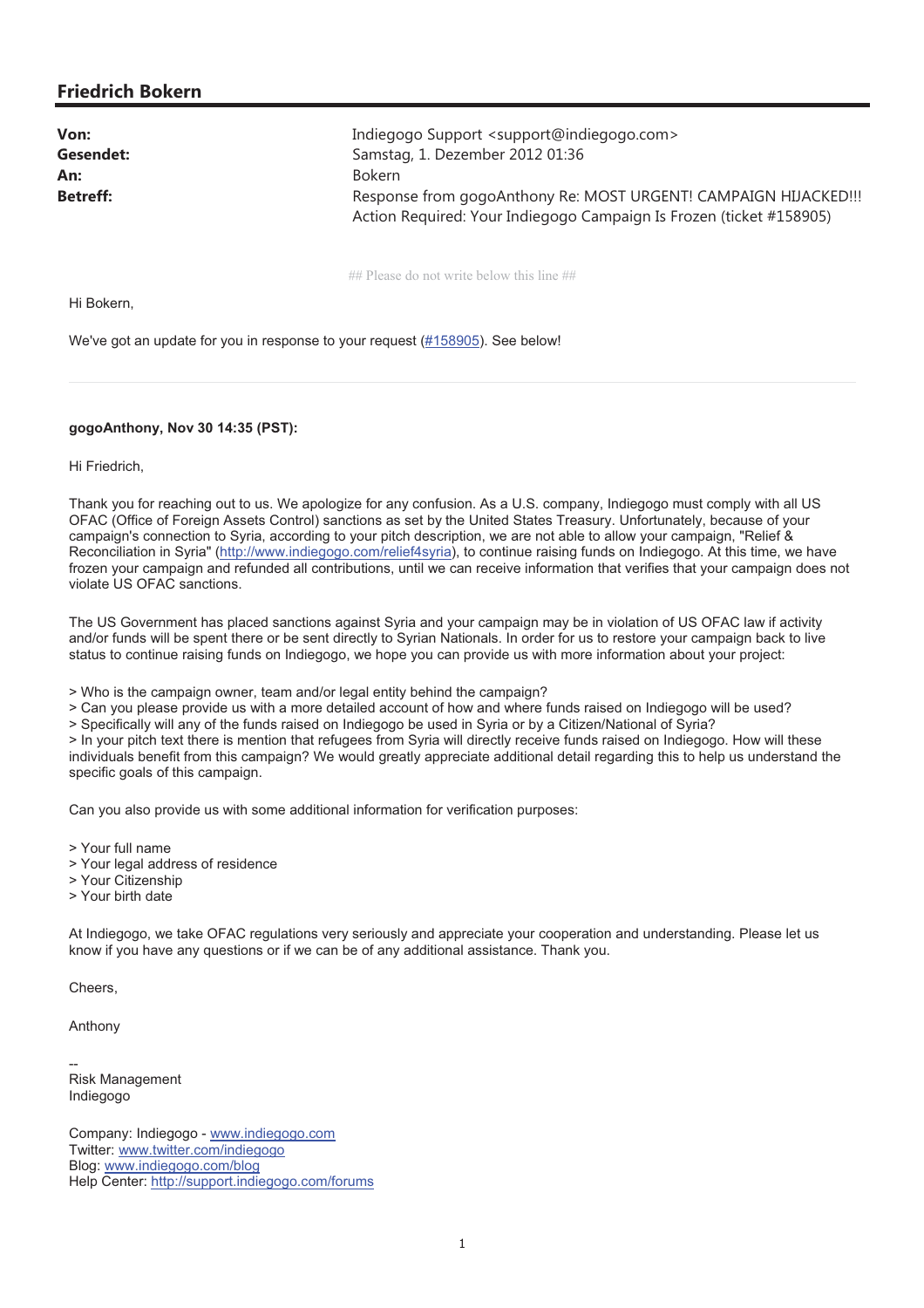#### **gogoMichael, Nov 30 11:22 (PST):**

Request #158669 "URGENT! CAMPAIGN HIJACKED!!! Act..." was closed and merged into this request. Last comment in request #158669:

Dear Indiegogo Team,

We are all totally shocked. Somebody seems to have hijacked my personal Indiegogo account ( ) and brought down our fundraising campaign "Relief & Reconciliation in Syria" ( www.indiegogo.com/relief4syria ). We had collected something around \$3,600 so far and we were just about to launch the second phase of our campaign.

Please respond to me as quickly as possible! You can also reach me by Skype under the pseudo or on my current cell phone number: +964 750 7973135. I am in Iraqi Kurdistan until 12 December to carry out field research with Syrian refugees. Until then, you can reach me at this number. Please contact me as soon as possible and please let me know if and how we can recover a) my account, b) our campaign and c) the money donated so far.

Many thanks and best regards, Friedrich

From : Indiegogo Support [mailto:support@indiegogo.com] Sent: Thursday, November 29, 2012 11:17 PM To: bokern@gmx.net Subject: Action Required: Your Indiegogo Campaign Is Frozen

Due to unusual account activity, we have frozen your Indiegogo campaign. No contributions or disbursements can be processed for your campaign at this time. Please respond to this note within 48 hours if you believe this email was received in error. We appreciate your cooperation and we look forward to hearing from you.

#### **gogoMichael, Nov 30 11:22 (PST):**

Hi Friedrich,

Thank you for reaching out to us. We are looking into your request.

Cheers,

Michael

-- Company: Indiegogo - www.indiegogo.com Twitter: www.twitter.com/indiegogo Blog: www.indiegogo.com/blog Help Center: http://support.indiegogo.com/forums

# **Bokern, Nov 30 07:26 (PST):**

Dear Indiegogo Team,

Please give us a first response in the next minutes! We are on Skype conference now with the entire team of "R&R Syria", based in Brussels, Berlin, Paris, Stockholm, Vienna, Beirut and Kurdistan- we are about to decide to re-launch our fundraising campaign on another crowd-funding site as we do not have any statement from you on this security breach. We had collected almost \$4,000 and our goal were \$40,000. It would be a pity to abandon Indiegogo .

Many thanks for a quick first reply!